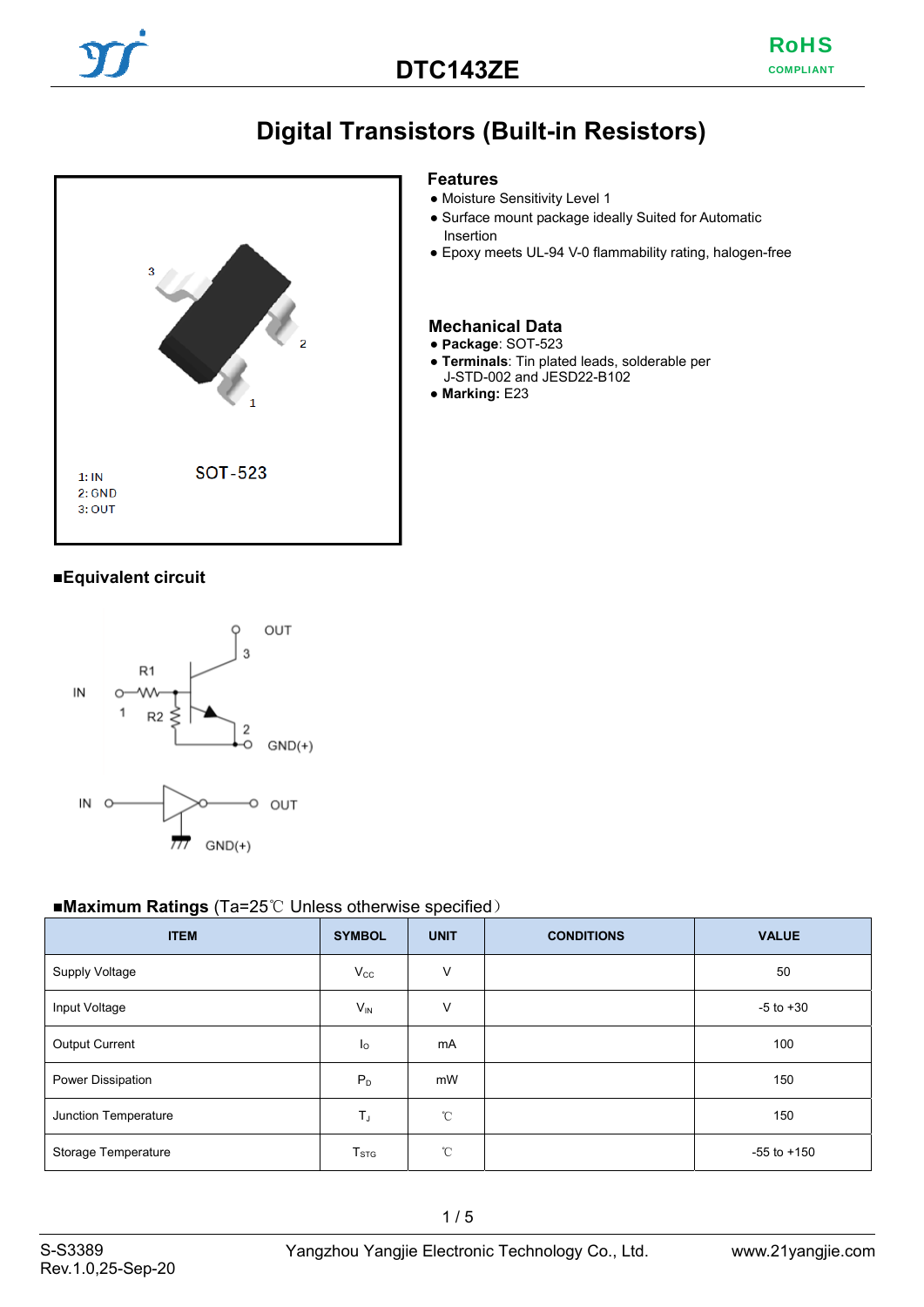# **DTC143ZE**

#### ■**Electrical Characteristics** (Ta=25℃ unless otherwise specified)

| <b>ITEM</b>          | <b>SYMBOL</b>           | <b>UNIT</b> | <b>CONDITIONS</b>              | <b>MIN</b> | <b>TYP</b> | <b>MAX</b>        |
|----------------------|-------------------------|-------------|--------------------------------|------------|------------|-------------------|
|                      | $VI_{(off)}$            | $\vee$      | $V_{CC} = 5V$ , Ic=100uA       | 0.5        |            |                   |
| Input voltage        | $VI_{(on)}$             | $\vee$      | $V_0 = 0.3V$ , Ic=5mA          |            | 1.3        |                   |
| Output voltage       | Vo <sub>(on)</sub>      | $\vee$      | $\overline{a}$ /li =10mA/0.5mA |            |            | 0.3               |
| Input current        | h                       | mA          | $V = 5V$                       |            |            | 1.8               |
| Output current       | $I_{O(\text{off})}$     | uA          | $V_{CC} = 50V$ , Vi=0          |            |            | 0.5               |
| DC current gain      | G <sub>1</sub>          |             | Vo=5V, $lo = 10mA$             | 80         |            |                   |
| Input resistance     | $R_1$                   | kΩ          |                                | 3.29       | 4.7        | 6.11              |
| Resistance ratio     | $R_2/R_1$               |             |                                | 8          | 10         | $12 \overline{ }$ |
| Transition frequency | $\mathsf{f}_\mathsf{T}$ | <b>MHz</b>  | $Vo=10V, I0=-5mA$              |            | 250        |                   |

#### ■ **Ordering Information** (Example)

| <b>Prefered P/N</b> | <b>Packing</b><br>Code | Unit Weight(G)     | <b>Minimum</b><br>Package(Pcs) | <b>Inner Box</b><br><b>Quantity(Pcs)</b> | <b>Outer Carton</b><br><b>Quantity(Pcs)</b> | <b>Delivery Mode</b> |
|---------------------|------------------------|--------------------|--------------------------------|------------------------------------------|---------------------------------------------|----------------------|
| DTC143ZE            | F2                     | Approximate 0.0027 | 3000                           | 30000                                    | 120000                                      | 7" reel              |

### **■ Characteristics** (Typical)





2 / 5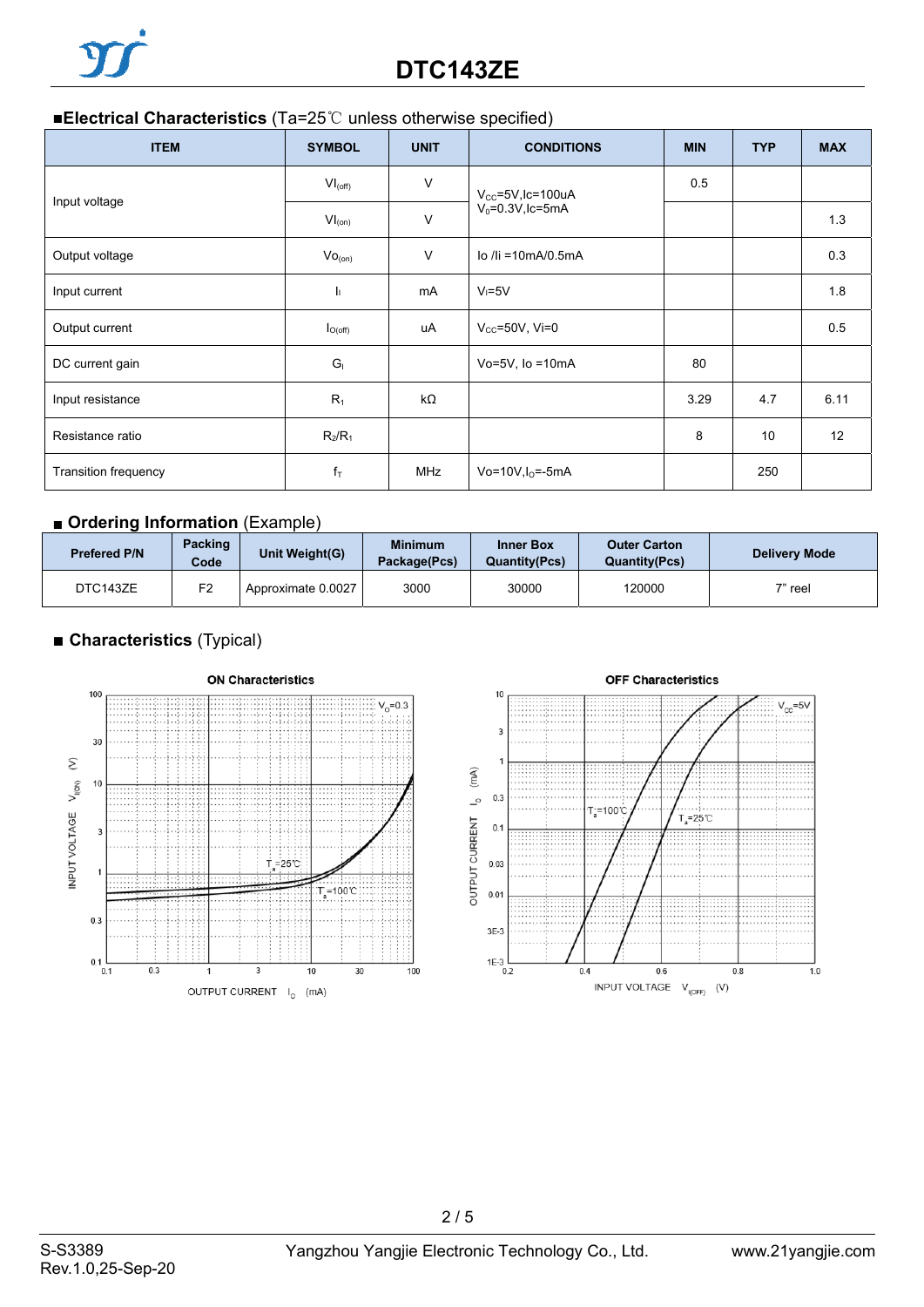



## ■ **SOT-523 Package Outline Dimensions**



| <b>DIMENSIONS</b> |            |               |            |            |  |
|-------------------|------------|---------------|------------|------------|--|
|                   |            | <b>INCHES</b> | <b>MM</b>  |            |  |
| <b>DIM</b>        | <b>MIN</b> | <b>MAX</b>    | <b>MIN</b> | <b>MAX</b> |  |
| A                 | 0.059      | 0.067         | 1.50       | 1.70       |  |
| B                 | 0.030      | 0.033         | 0.75       | 0.85       |  |
| C                 | 0.057      | 0.069         | 1.45       | 1.75       |  |
| D                 | 0.020TYP   |               | $0.50$ TYP |            |  |
| F                 | 0.035      | 0.043         | 0.90       | 1.10       |  |
| G                 | 0.000      | 0.004         | 0.00       | 0.10       |  |
| н                 | 0.024      | 0.031         | 0.60       | 0.80       |  |
| J                 | 0.004      | 0.008         | 0.10       | 0.20       |  |
| К                 | 0.006      | 0.014         | 0.15       | 0.35       |  |
|                   | 0.010      | 0.018         | 0.26       | 0.46       |  |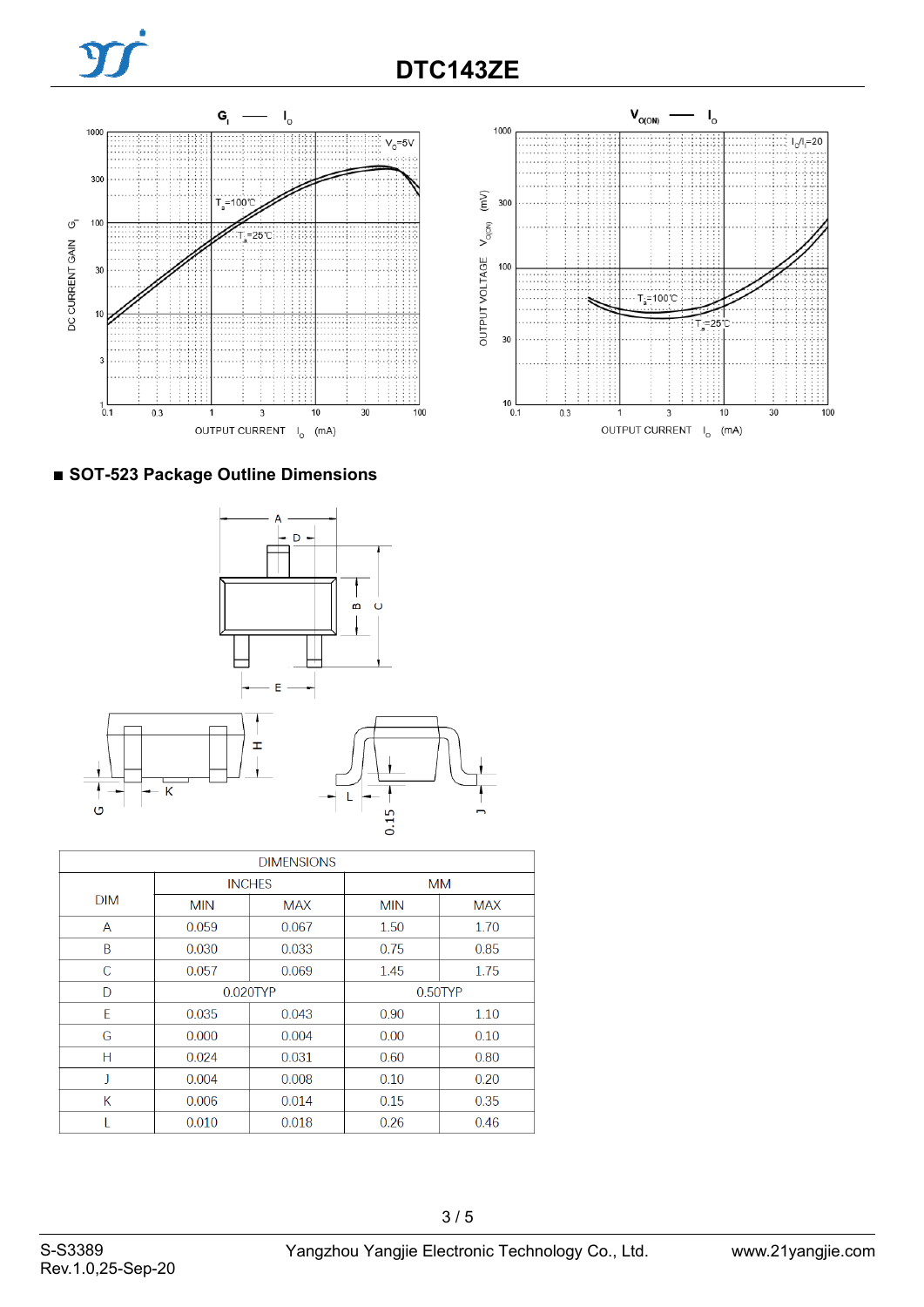



| <b>DIMENSIONS</b> |          |  |  |
|-------------------|----------|--|--|
| <b>DIM</b>        | MM (TYP) |  |  |
| А                 | 1.00     |  |  |
| B                 | 0.40     |  |  |
| С                 | 0.60     |  |  |
| D                 | 1.24     |  |  |
| F                 | 0.60     |  |  |
| F                 | 0.50     |  |  |